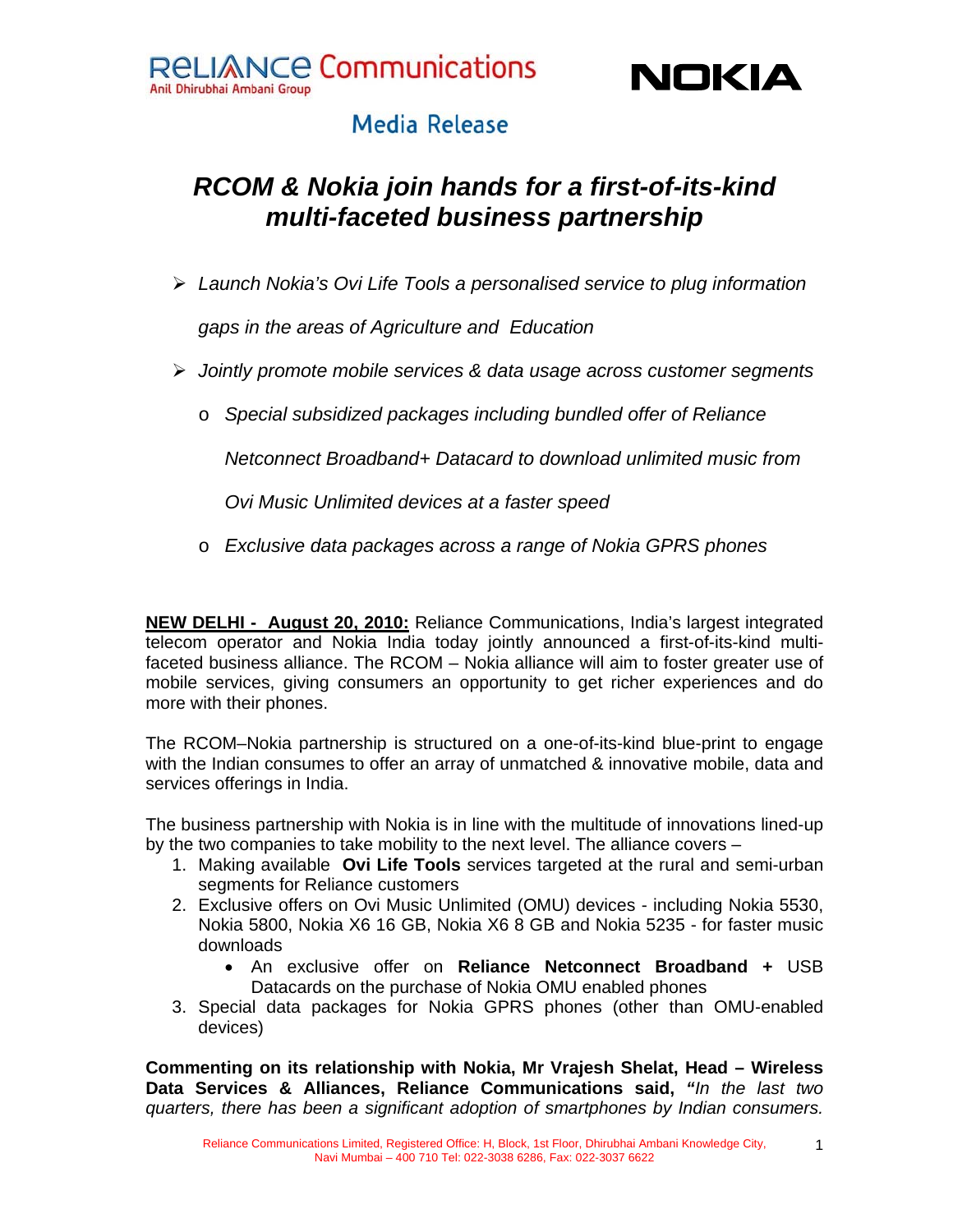RELIANCE Communications

Anil Dhirubhai Ambani Group



### **Media Release**

*We have seen the sales of smartphones on our Network increase manifold. With the rollout of 3G, we see a huge opportunity in fostering a mutually beneficial business relationship to offer customers unique Voice, data as well as VAS innovations with Nokia."* 

**Mr V Ramnath, Director – Operator Channels, Nokia India said,** *"To take mobility to the next level, Nokia is moving beyond products to add services like Ovi Life Tools and Ovi Music Unlimited on its devices. These services have the potential to positively impact livelihoods at one hand and provide entertainment platforms to our consumers at the other. Our association with Reliance Communications is an important step in the direction of creating a strong ecosystem that will take these services to a larger consumer base.***"**

Ovi Life Tools, a range of innovative and personalized services covering Agriculture, Education and Entertainment targeted at both urban and rural consumers will be an integral component of this RCOM & Nokia alliance. The two companies will jointly create an enabling environment to address the information gaps in rural & semi-urban India by making available Ovi Life Tools for Reliance users.

Reliance will offer Ovi Life Tools services in two versions, Subscription and Pay per Use. While the Subscription Service for education and entertainment services will be offered at Rs.30/Month and the agriculture service at Rs.60/Month. The Pay-per-Use will be priced at Rs.3/Request.

Mobile Music has become increasingly popular among the Indian consumers. According to some estimates close to 40% young people prefer to listen to music on their mobile phones. To make it easier for consumers, RCOM GSM customers can download music upto 12GB data usage (approximately 2400 songs) from Nokia's breakthrough music service – Ovi Music Unlimited (OMU) using Nokia's OMU-enabled phones including Nokia 5530, Nokia 5800, Nokia X6 16 GB, Nokia X6 8 GB and Nokia 5235. Consumers can also purchase Reliance Netconnect Broadband+ Datacards at an exclusive price of Rs. 1999/- along with the purchase of Nokia OMU-enabled devices.

Ovi Music Unlimited comprises of over 40 lakh legal tracks from across 19 genres including Rock, Rap, Hip Hop, Pop, Bollywood, Sufi, Indipop, Indian Classical, Devotional, Ghazals, Malayalam, Tamil, Gujarati, Bengali, Punjabi and Bhojpuri,amongst others. Consumers who buy a Nokia Ovi Music Unlimited enabled device are able to download millions of tracks for free, direct to their mobile phone or to their PC from the Ovi Music Store for 12 months.

As part of this alliance, RCOM is also offering mobile data bundle of 1.2GB on Nokia GPRS enabled handsets (other than the OMU-enabled phones). In addition, RCOM is offering up to 1800 free on-net minutes bundled with Nokia 1800. These free voice minutes and mobile data bundles has a validity of six months.